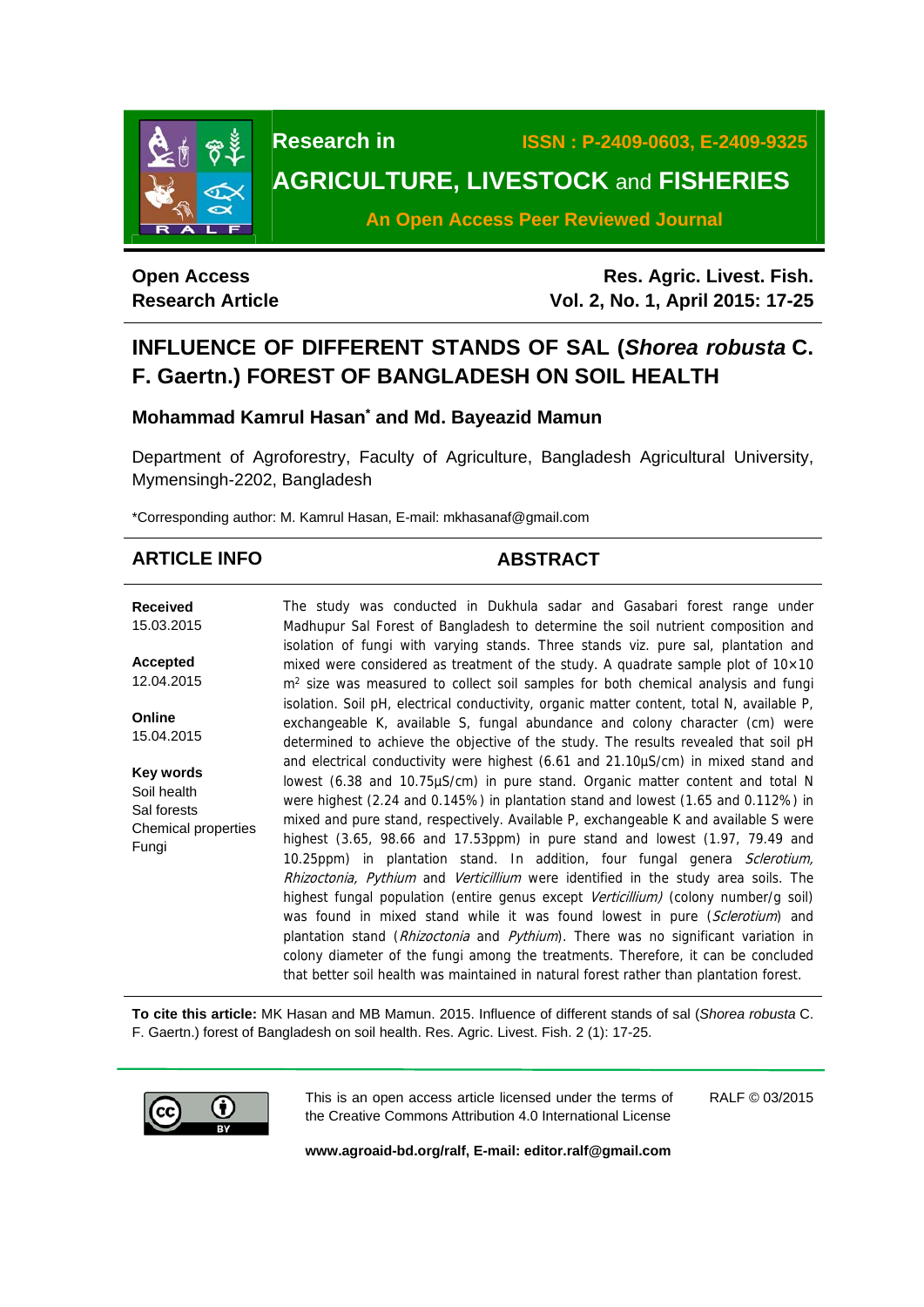# **INTRODUCTION**

 Every country has needs at least 25% of forest coverage of its total area for balance environmental condition. But Bangladesh has only 17.08% of forest coverage (Bangladesh Forest Department, 2013). For sustainability of existing forest coverage, it is essential to ensure the soil fertility of the forest. Soil nutrient content and the maintenance of site fertility is one of the most important factors to consider when designing forest management systems. Although forest productivity is influenced by other factors such as temperature, water availability, and incoming radiation, nutrients are essential to forest growth and directly influenced by forestry operations. The most important nutrients in forests are the macronutrients such as N, P, S, K, Ca, and Mg, each of which is needed directly for plant growth. Micronutrients such as Mn, Fe, Cl, Cu, Zn, B, Mo, and Co are also required by plants, but are usually abundant in soils and rarely limit plant growth (Binkley, 1986). Within a forest stand, nutrients exist in many forms and distinct pools and are cycled between soils and plants. Plants uptake nutrients from the soil solution and incorporate them into biomass, which is then returned to the soil through litterfall, root turnover, and tree mortality. This biomass or organic matter is then decomposed by soil organisms such as bacteria and fungi that excrete enzymes to breakdown organic molecules into smaller units, liberating nutrients and making them available to plants again (Chapin et al., 2002). This cycle regulates fluxes between individual nutrient pools, which vary in size and turnover rates.

 Forest soils influence the composition of the forest stand and ground cover, rate of tree growth, vigor of natural reproduction and other silviculturally important factors (Bhatnagar, 1965). For instance, growth of *Shorea robusta* (Sal) and other tree species, such as *Terminalia alata* and *Syzygium cumini*, in tropical forests is highly influenced by nitrogen, phosphorus, potassium, and soil pH (Bhatnagar, 1965). Physiochemical characters of forest soils vary in space and time due to variations in topography, climate, physical weathering processes, vegetation cover, microbial activities, and several other biotic and abiotic factors. Vegetation plays an important role in soil formation. For example, plant tissues both from aboveground litter and belowground root detritus are the main source of soil organic matter, which influences physiochemical characteristics of soil such as pH, texture and nutrient availability (Johnston, 1986).

 The plain land 'Sal' forest is situated in central and northern parts of the country covering an area of 1, 20,000 ha about 0.81% of total land mass of the country and 7.8% of the country forest land. Most of the Sal forest areas are covered by Madhupur Sal forest. Sal (*Shorea robusta*) is the dominant species of this forest. The importance of Sal forests lies in the fact that these are the only natural forest resources of the central and northern parts of Bangladesh where the vast majority of the population dwells. These forests have a high economical and ecological significance in the central part of Bangladesh. Historically, the agrarian rural people around the forests have been heavily dependent on Sal forest resources for their livelihood. People living in close proximity to the Sal forest, particularly various ethnic groups such as the Garos, Koch and Hajongs totally depend on its resources to meet their subsistence needs (Rahman et al., 2010). The study area of this research has high population density, 1485 persons per km<sup>2</sup> (BBS, 2011). As a result, demand for land for both settlement and agricultural uses within forested areas have accelerated the rate of deforestation with loss of ecosystem productivity and biological diversity, leading to overall environmental degradation in the area. Various forestry activities, human disturbances, industrialization and climate change have significant impacts on Sal forest ecosystems of Bangladesh. Therefore, the Forest Department of Bangladesh has been taken some initiatives to save the Sal forests of Bangladesh like reforestation, afforestation, etc. through participatory forestry programme under the social forestry with *Acacia* spp. and *Eucalyptus* spp. (Bangladesh Forest Department, 2013). This social forestry or plantation forestry activities can bring change to the rural people lifestyle, but it is not sure that it can sustain the soil fertility and microbial activities of natural forest. Therefore, it is necessary to examine the soil health besides the plantation forestry for sustainable forest coverage. This is indeed needed for understanding the biogeochemical processes that shape the forests in order to ensure their protection specially the soil properties of the forests. An understanding of these conditions is also essential for developing forest management policies in Bangladesh. Several studies have been investigated on several aspects of soils in various forest types throughout the world and in Indian subcontinent by many more researchers (Rawat et al., 2009). Some studies on soil and leaf litter nutrients and their effects on crops have been carried out for individual forest by Iltuthmish et al. (2006), Chowdhury et al. (2007), Zaman et al. (2008), Haider et al. (2009), Sarker et al. (2010), Hossain et al. (2011) in Bangladesh. However, the information on soil analysis of Madhupur Sal forest of Bangladesh is still in small pockets.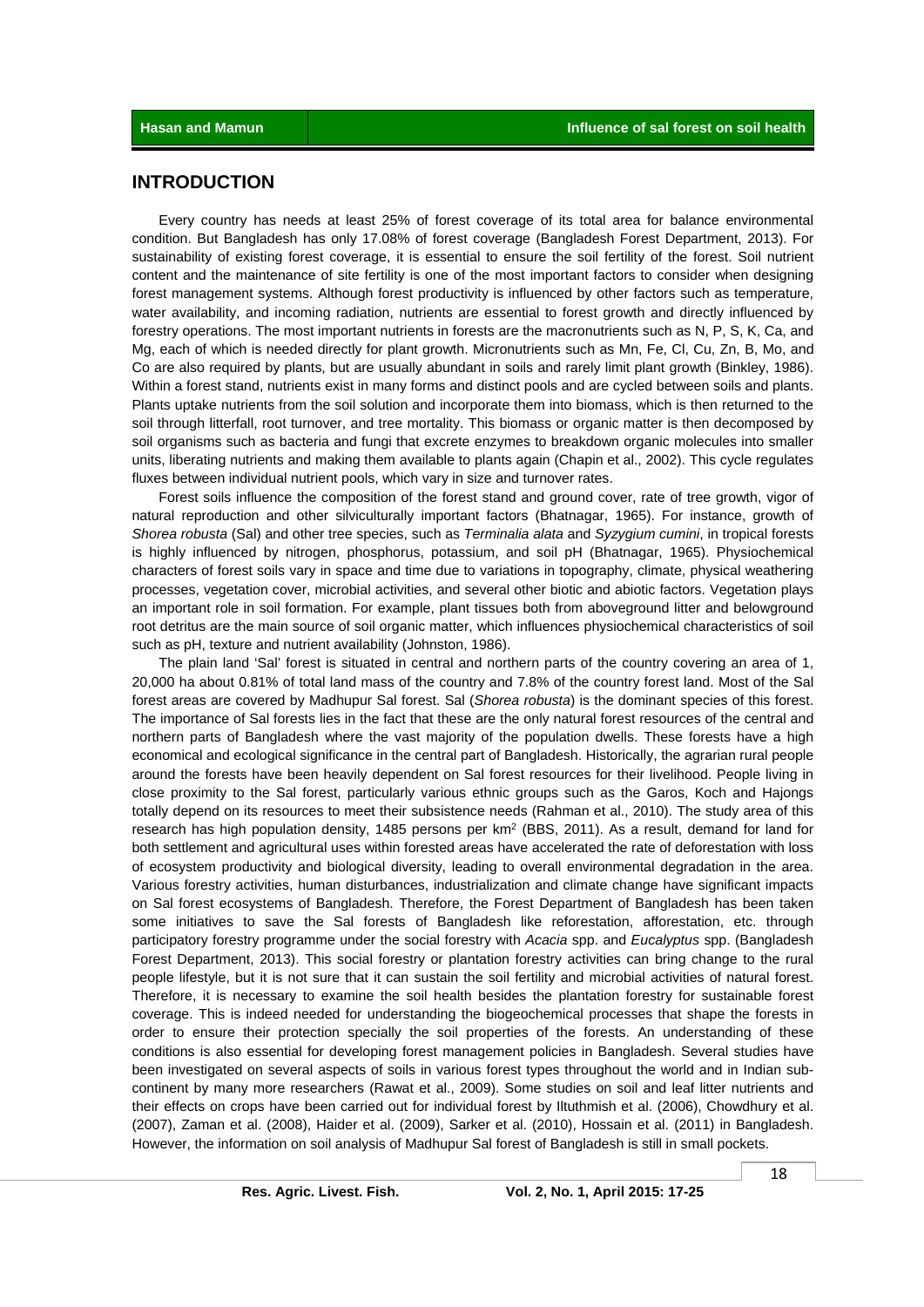Therefore, it thought necessary to analyze biological and chemical characteristics of soils of the Madhupur Sal forest of Bangladesh. Keeping in view of the above aspects the study was undertaken to characterize the nutritional composition and isolation of major fungi present in soils of Madhupur Sal forest of Bangladesh with varying stands.

# **MATERIALS AND METHODS**

#### **Study area and sampling design**

 The study was conducted in Dukhula sadar and Gasabari forest range under Madhupur Sal Forest of Tangail district. The soils of the areas are highly oxidized reddish brown clay with moderate to strong acidic reaction. Sal (*Shorea robusta*) is the dominant species of this forest and usually it forms 75% to 25% of the upper canopy in the natural habitat (Alam, 1995). Besides, other species like mixture of Sal (*Shorea robusta*), Koroi (*Albizzia* spp.), Azuli (*Dillenia pent*agyna), Sonalu (*Cassia fistula*), Bohera (*Terminalia belliri*ca), Haritaki (*Terminalia chebula*), Kanchan (*Bauhinia acuminata*), Jarul (*Lagerstroemia speciosa*), Jam (*Syzygium* spp.), etc. are grown in this forest. Presently participatory forestry programs are being implemented here under the social forestry initiatives with *Acacia* spp. and *Eucalyptus* spp. According to the above information and species distribution, three stands were distinguished from the selected forest ranges which were considered as treatments of the study. These are:

T1= Pure stand (including *Shorea robusta*)

T2= Plantation stand ((including *Acacia* spp., *Eucalyptus* spp.)

T3= Mixed stand (including *Shorea robusta, Albizzia* spp., *Dillenia pentagyna, Cassia fistula, Terminalia bellirica, Terminalia chebula*, *Bauhinia acuminata*, *Lagerstroemia speciosa*, *Syzygium* spp., etc.).

Within the above mentioned stands, a 10 $\times$ 10 m<sup>2</sup> quadrate plot with four replications following random sampling was made for each stands of the selected forest ranges in Madhupur Sal forest to collect soil sample.

#### **Soil samples collection**

 From each quadrate plots, five soil cores was taken with an auger at 0-15 cm depth randomly. A total of 20 soil cores were collected from four replicated plots for each stand. Then the collected soil cores from the same plot were well mixed to make one composite sample. Each sample was placed in a sterile plastic bag, sealed and transported to the laboratory. All soils were air dried and grounded and passed through a 2.0 mm sieve and stored at 4<sup>0</sup>C until the chemical analysis was conducted. For fungal isolation same procedure was followed to collect soil cores from each quadrate plots. Then the collected soil cores were placed plot wise in a sterile polybag, wrapping with brown paper, sealed and carefully transported to the laboratory and stored at 40C until the isolation was started.

#### **Soil chemical analysis**

 From the collected soil samples, soil pH was determined by Glass electrode pH meter (WTW pH 522) at a soil-water ratio of 1:2.5 as described by Ghosh et al. (1983) and electrical conductivity by a conductivity meter method as described by Jackson (1958). Percentage soil organic carbon was determined using Walkley– Black method modified by Anderson and Ingram (1989). Organic matter was calculated from the content of organic carbon by Van Bemmelen factor, 1.73. Assuming that organic matter contains approximately 58% C. Total N was determined by semi-micro Kjeldahl method. Available P was measured by Bray and Kurtz method outlined by Tandon (1995) where phosphorus extracted from soil using 0.5M NaHCO<sub>3</sub> at a nearly constant pH 8.5. Exchangeable K was extracted by ammonium acetate (1NNH4OAc) and measured by digital flame photometer and S (extractable sulphate) was extracted by 0.15% CaCl<sub>2</sub> and measured following turbidimetric procedure improved by Hunter (1984) where the turbidity measured by spectrophotometer at 420 nm wavelengths.

#### **Soil biological analysis**

Soil fungi were isolated by using dilution plate technique (Warcup, 1955). For making dilution of soil samples, 1 g working sample was prepared from the composite soil sample and dilution was made up to 10<sup>-4</sup>.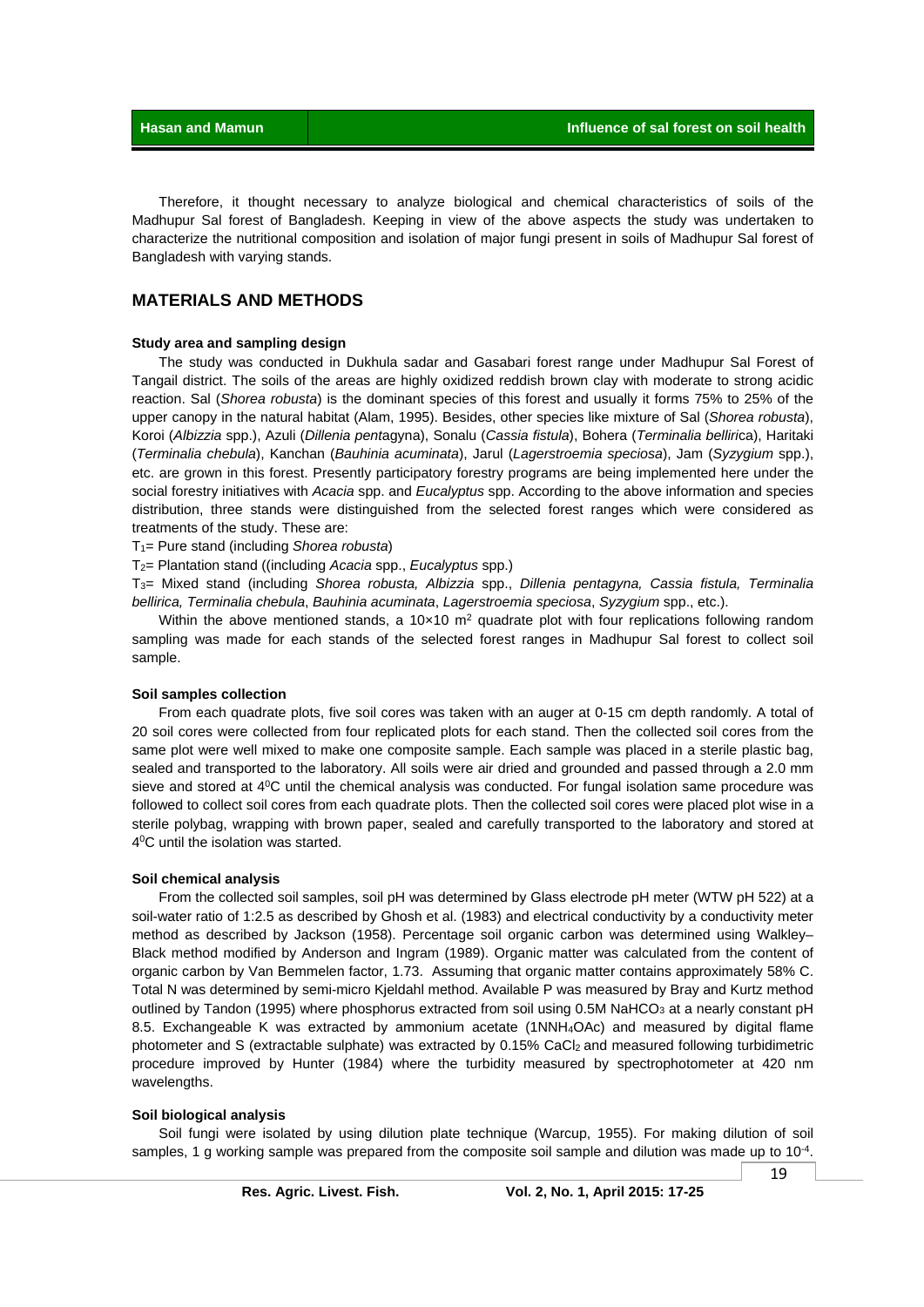Then diluted soil sample (10<sup>-4</sup>) was placed at the center of Potato dextrose agar (PDA) in the glass petridish and spreaded well with a glass rod. Five petri-dishes for each treatment were inoculated with 1 ml of diluted sample. This was repeated with every soil sample. Potato dextrose agar (PDA) media was prepared with potato (peeled and sliced), dextrose, agar and water. The inoculated PDA plates were incubated for 4-5 days at room temperature (25±1°C). The colonies grow out on PDA medium was recorded every day after 3-5 days of incubation. The number and diameter of colonies developed in each PDA plates were counted and average values were calculated for each sample. Number of colonies per ml of soil suspension was calculated by its colony forming units (CFU). The number of CFU/g sample was calculated by using following formula:

Population of fungi= Average number of total colonies/ml in five Petri-dishes  $\times$  Dilution factor (10<sup>-4</sup>)

 Most of the isolated fungi were identified up to genera level with the help of the book "Illustrated Genera of Imperfecti Fungi" (Barnett, 1965) and a manual of soil fungi (Gilman, 1957). Moreover, morphology and taxonomy of Fungi (Bessay, 1964), Fungi in Agricultural Soils (Domsch and Gams, 1972) were also consulted to identify fungi.

#### **Data analysis**

 The collected data were tabulated and analyzed through a standard computer package statistical procedure MSTAT-C (Gomez and Gomez, 1984). Duncan's Multiple Range Test (DMRT) was used to rank the results of soil samples analysis.

# **RESULTS AND DISCUSSION**

## **Soil chemical properties**

#### **Soil pH**

 The result shows that chemical and biological reactions of soils are regulated by soil pH. The average pH values of the study soils such as pure stand, plantation stand and mixed stand were recorded as 6.38, 6.55 and 6.62, respectively (Table1). Soil pH of mixed stand was the highest (6.62) which was statistically higher compare to the pH of pure stand and plantation stand. Similar results was also found by Khan et al. (1997) who reported that the pH values of the different soil series of the Madhupur clay soils of Madhupur tract ranged from 5.6 to 6.1.

### **Electrical Conductivity (EC)**

 The average electrical conductivity values of the study soils such as pure stand, plantation stand and mixed stand were recorded as 20.11, 10.75 and 21.10µS/cm, respectively (Table 1). The highest (21.10µS/cm) soil electrical conductivity was measured in mixed stand which was statistically different to the electrical conductivity of pure stand and plantation stand. The lowest EC was found in plantation stand (Table 1). Gomes (2005) also found that the electrical conductivity of Madhupur Sal forest soil ranged from 6 to 57µS/cm which was supportive to the present study.

#### **Organic matter (OM)**

 The result shows that the highest (2.24%) organic matter content of Madhupur Sal forest was appeared in plantation stand compare to both pure (1.72%) and mixed stand (1.65%) (Table 1). Accumulation of plant leaves might have caused to the increment of organic matter in case of plantation stand. Leaf litter of plantation species might add huge amount of organic matter to the soil in plantation stand. It is in line with Gomes (2005) who found that organic matter content of the surface soil (0-15 cm depth) of Madhupur Sal forest varies from 0.70% to 2.11%.

#### **Total nitrogen (N)**

 Soil total N content in different treatments followed the similar trend like soil organic matter content (Table 1). The highest total nitrogen content (0.145%) was measured in plantation stand soil which was statistically different from the total nitrogen in soil of pure stand (0.112%) and mixed stand (0.112%). Basically there was no significant difference between pure stand and mixed stand total N content. Gomes (2005) found that the total nitrogen content of Madhupur Sal forest soil varies from 0.026% to 0.105% at 0-30 cm soil depth which was strongly supported by the present findings.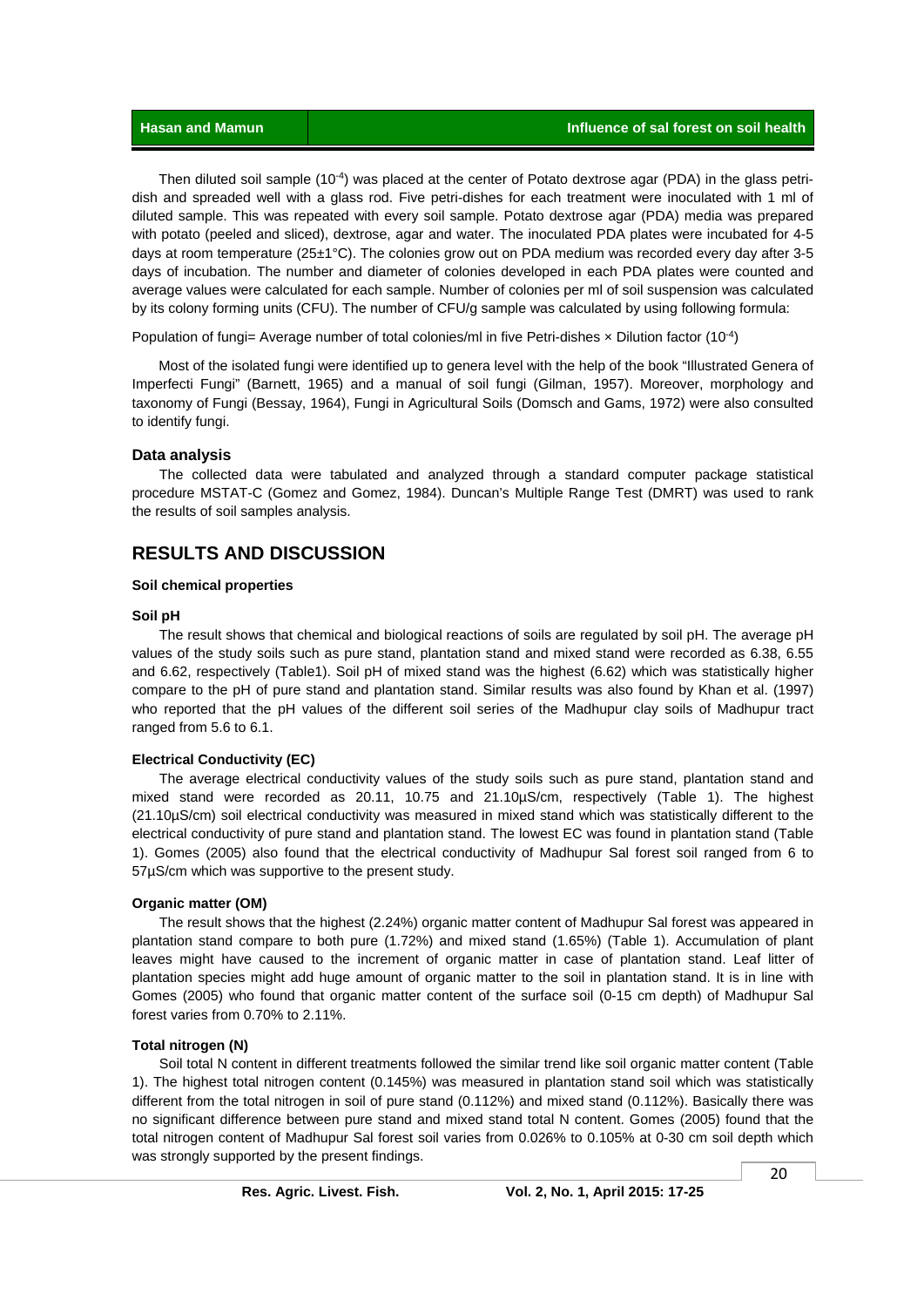## **Available phosphorus (P)**

 The average available phosphorus content of the study soils such as pure, plantation and mixed stand was recorded as 3.65, 1.97 and 2.39ppm, respectively (Table 1). The available phosphorus in soil of pure Sal stand was the highest (3.65ppm) which was statistically differ to available phosphorus content in soil of plantation and mixed stand. The higher levels of soil nutrients in the pure forest were due partly to reduction in the loss of top soil and partly to the increased supply of nutrients in the form of leaf litter and biomass from the larger number of Sal trees and their saplings rather than plantation stand and mixed stand.

#### **Exchangeable potassium (K)**

 The result shows that the exchangeable potassium content in soil of pure Sal stand was the highest (98.66ppm) which was statistically dissimilar from exchangeable potassium content in soil of plantation and mixed stand soils of Madhupur Sal forest area. Paudel and Sah (2003) also found the same kind of result that higher values of humus, organic matter, nitrogen and potassium (7.34%, 2.42%, 0.117%, 267.73 kg/ha, respectively) were found in pure forest soils.

## **Available sulphur (S)**

 The available sulphur in soil of pure Sal stand was the highest (17.53 ppm) which was statistically differing to available sulphur content in soil of plantation (10.25 ppm) and mixed stand (13.85 ppm) (Table 1). Similar results also found by Akter (2009) who stated that the available S content of Madhupur forests soil was 13.41 ppm at upper 0-15 cm soil layer which was highly supported by the above findings.

| Table 1. Chemical properties such as Soil pH, Electrical Conductivity (EC), Organic matter, Total N, Available |  |  |  |
|----------------------------------------------------------------------------------------------------------------|--|--|--|
| P, Exchangeable K and Available S of study areas soils in Madhupur Sal forests of Bangladesh.                  |  |  |  |

| <b>Treatments</b>     | Soil pH | $EC$ ( $\mu$ S/cm) | OM (%)            | N(%)    | $P$ (ppm)         | $K$ (ppm) | S (ppm)            |
|-----------------------|---------|--------------------|-------------------|---------|-------------------|-----------|--------------------|
| T1                    | 6.38c   | 20.11 <sub>b</sub> | 1.72 <sub>b</sub> | 0.112 b | 3.65a             | 98.66a    | 17.53a             |
| T <sub>2</sub>        | 6.55 b  | 10.75c             | 2.24a             | 0.145a  | 1.97c             | 79.49 c   | 10.25c             |
| $T_3$                 | 6.62a   | 21.10a             | 1.65c             | 0.115 b | 2.39 <sub>b</sub> | 84.57 b   | 13.85 <sub>b</sub> |
| $LSD$ (0.05)          | 0.024   | 0.121              | 0.014             | 0.005   | 0.004             | 0.033     | 0.043              |
| CV(%)                 | 0.234   | 0.469              | 0.484             | 2.809   | 0.226             | 0.023     | 0.200              |
| Level of significance | $***$   | $***$              | $***$             | $***$   | $***$             | $***$     | $***$              |

 $T_{1}=$  Pure stand,  $T_{2}=$  Plantation stand,  $T_{3}=$  Mixed stand. \*\*= significant at 1% level of probability. In the column figure(s) having same letter(s) do not differ significantly. LSD= Least Significant Difference; CV= Co-efficient of variation

### **Soil biological properties**

 Biological properties of studied three soils such as pure stand, plantation stand and mixed stand were presented by the diversity and abundance of major fungal genera isolated from soil samples. Based on the colony color and microscopic observation of different structures, four genera of fungi were identified in the studied soils. The genera were *Sclerotium*, *Rhizoctonia*, *Pythium* and *Verticillium*.

## **Fungal abundance (Colony number/g soil)**

 For *Sclerotium* spp. colony number/g soil at 5 Days after incubation (DAI) was significantly higher (9.75) in mixed stand than pure (3.75) and plantation stand (5.50). At 6 DAI, colony number/g soil was also significantly higher in mixed stand (12.00) than pure (8.00) and plantation stand (8.00). Accordingly at 7 DAI colony number/g soil was significantly higher in mixed stand (12.50) than pure (8.25) and plantation stand (8.25) (Figure 1, Figure 2 and Figure 3).

 In case of *Rhizoctonia* spp. at 5 DAI colony number/g soils was significantly highest (7.50) in mixed stand and lowest (4.00) in plantation stand which was statistically similar to pure stand (5.50). At 6 DAI, colony number/g soil was significantly higher in mixed stand (10.75) compare to pure (6.00) and plantation stand (6.00). At 7 DAI, colony number/g soil was found in similar pattern stated above at 6 DAI (Figure 1, Figure 2 and Figure 3).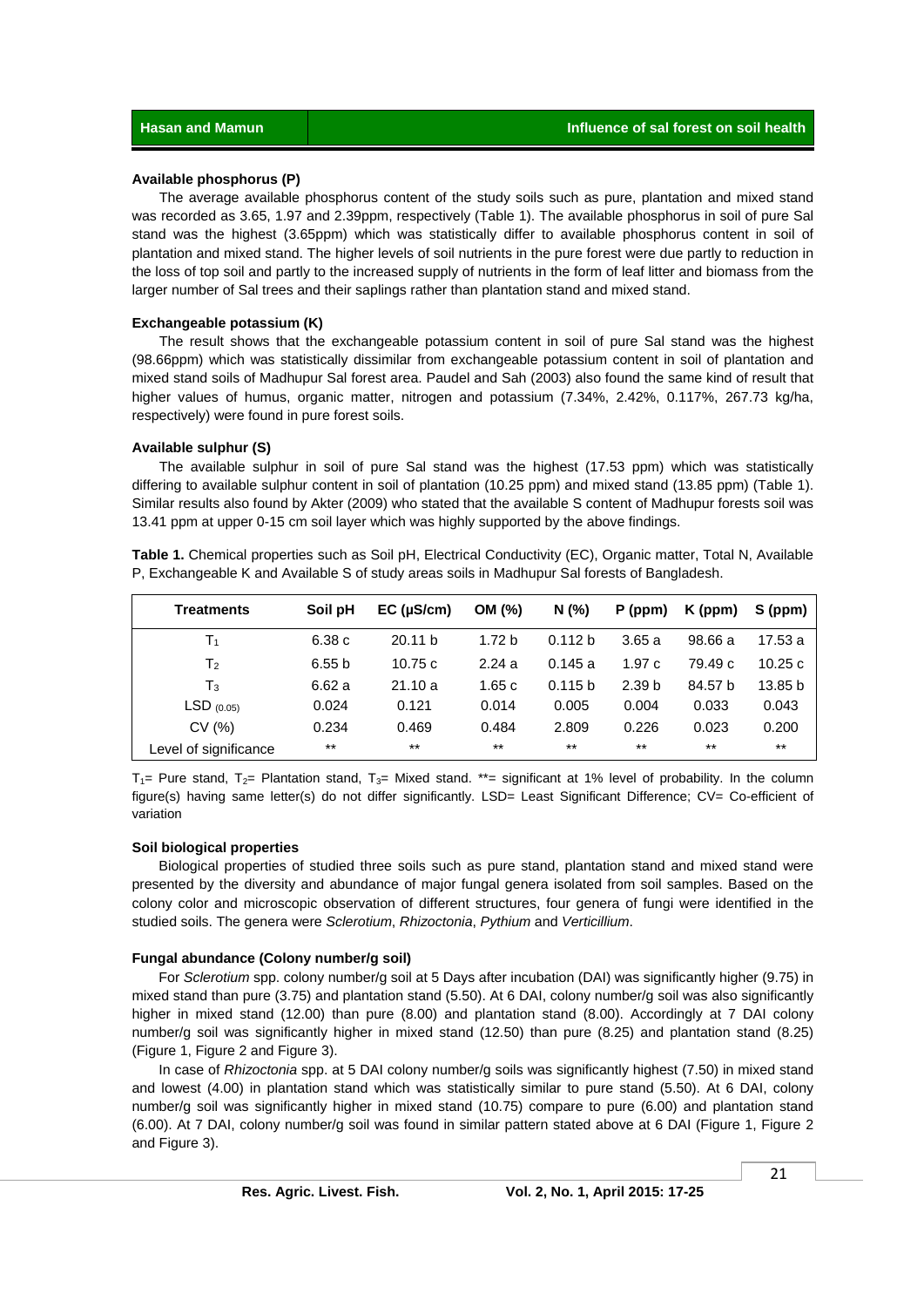In case of *Pythium* spp. highest (5.25) colony number/g soil was observed in mixed stand and lowest (2.25) in plantation stand at 5 days after interval. At 6 and 7 DAI colony number/g soil was significantly higher in mixed stand (5.25 and 6.00) than pure (3.00 and 3.50) and plantation stand (3.50 and 3.75) (Figure 1, Figure 2 and Figure 3).

 For *Verticillium* spp. colony number/g soil was found similar in case of all treatments at 5 DAI, 6 DAI and 7 DAI. It means that there was no significant variation appeared among pure, plantation and mixed stand soils of Madhupur Sal forest areas (Figure 1, Figure 2 and Figure 3).



 **Figure 1.** Bar graph showing colony number/g soil of four identified fungi (*Sclerotium* spp., *Rhizoctonia* spp., *Pythium* spp., *Verticillium* spp.) of study area soils at 5 DAI



 **Figure 2.** Bar graph showing colony number/g soil of four identified fungi (*Sclerotium* spp., *Rhizoctonia* spp., *Pythium* spp., *Verticillium* spp.) of study area soils at 6 DAI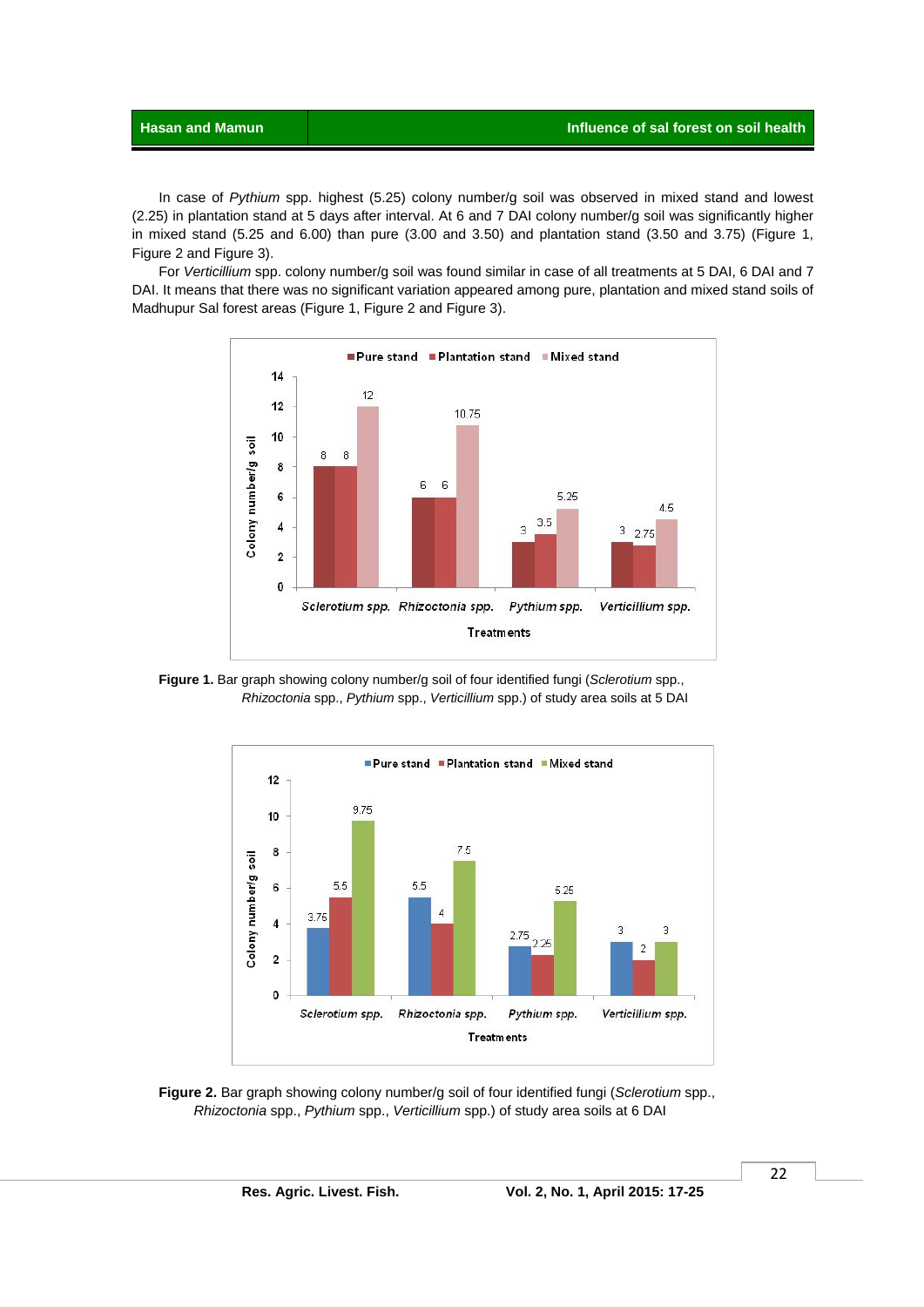

**Figure 3.** Bar graph showing colony number/g soil of four identified fungi (*Sclerotium* spp., *Rhizoctonia* spp., *Pythium* spp., *Verticillium* spp.) of study area soils at 7 DAI

## **Colony character**

 For the all four genera (*Sclerotium, Rhizoctonia, Pythium* and *Verticillium*) stated in the above section, colony diameter (cm) or colony growth was observed similar and there was no significant variation among the treatments at 5 DAI, 6 DAI and 7 DAI (Table 2).

|                       | Colony diameter (cm) |                |                |                |                |           |                |                |           |
|-----------------------|----------------------|----------------|----------------|----------------|----------------|-----------|----------------|----------------|-----------|
| Fungal genera         | 5 DAI                |                |                | 6 DAI          |                |           | 7 DAI          |                |           |
|                       | T <sub>1</sub>       | T <sub>2</sub> | T <sub>3</sub> | T <sub>1</sub> | T <sub>2</sub> | $T_3$     | T <sub>1</sub> | T <sub>2</sub> | $T_3$     |
| Sclerotium            | 1.75                 | 2.25           | 1.75           | 2.5            | 2.75           | 2.25      | 2.75           | 3.0            | 3.25      |
| Rhizoctonia           | 1.5                  | 2.0            | 2.5            | 2.0            | 2.0            | 2.75      | 2.0            | 2.25           | 3.0       |
| Pythium               | 1.0                  | 1.25           | 1.0            | 1.5            | 2.0            | 1.75      | 2.0            | 2.25           | 2.0       |
| Sclerotium            | 1.0                  | 1.0            | 1.25           | 1.75           | 1.75           | 1.75      | 2.0            | 2.0            | 2.0       |
| Level of significance | <b>NS</b>            | <b>NS</b>      | <b>NS</b>      | <b>NS</b>      | <b>NS</b>      | <b>NS</b> | <b>NS</b>      | <b>NS</b>      | <b>NS</b> |

**Table 2.** Colony diameter (cm) of four identified fungal genera at 5 DAI, 6 DAI and 7 DAI

 $T_1$ =Pure stand, T<sub>2</sub>=Plantation stand, T<sub>3</sub>=Mixed stand; 'NS' mean non-significant; CV=Co-efficient of variation

# **CONCLUSION**

 From this experiment it can be concluded that the overall nutrient content was higher in pure and mixed stands compare to plantation stand of Madhupur Sal forests. Similarly total fungal population was higher in pure and mixed stands characterized as less undisturbed forest sites rather than highly disturbed plantation stand. The higher amount of soil nutrients and fungal population in the pure forest and mixed forest were due partly to reduction in the loss of top soil and partly to the increased supply of nutrients in the form of leaf litter and biomass from the larger number of trees and their saplings rather than plantation stand.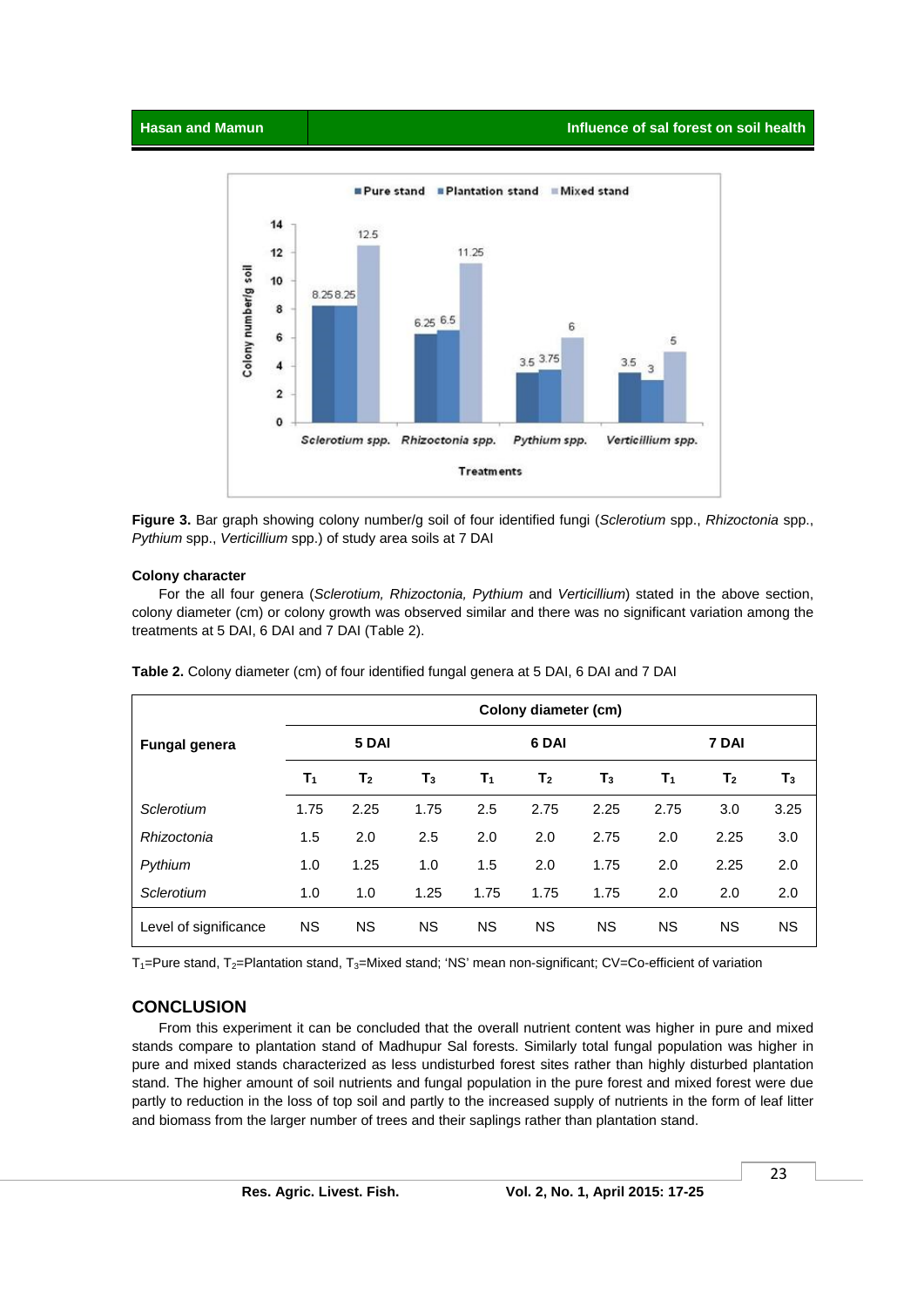# **REFERENCES**

- 1. Akter M, 2009. Soil quality assessment and its impact on ecosystem. M.S. Thesis, Department of Agricultural Chemistry, Bangladesh Agricultural University, Mymensingh, Bangladesh, pp: 69-86.
- 2. Alam MK, 1995. Diversity in the Woody Flora of Sal Forests of Bangladesh. Bangladesh Journal of Forest Science, 24: 41-52.
- 3. Anderson JM and JSI Ingram, 1996. Tropical soil biology and fertility a handbook of methods. 2nd edition, CAB International, Wallingford, United Kingdom, pp: 57-58.
- 4. Bangladesh Bureau of Statistics (BBS), 2011. Population Census Wing, Ministry of Planning, Government of the People's Republic of Bangladesh, Dhaka, Bangladesh.
- 5. Bangladesh Forest Department, 2013. Ministry of Environment and Forest, Government of the People's Republic of Bangladesh, Dhaka, Bangladesh.
- 6. Barnett HL, 1965. Illustrated Genera of Imperfect Fungi. Burgess publishing company, p: 225.
- 7. Bhatnagar HP, 1965. Soils from different quality Sal (*Shorea robusta*) forests of Uttar Pradesh. Tropical Ecology, 6: 56-62.
- 8. Binkley D, 1986. Forest Nutrition Management. Wiley Interscience. New York, NY, p: 290.
- 9. Chapin FS, PA Matson and HA Mooney, 2002. Principles of Terrestrial Ecosystem Ecology. Springer Verlag.
- 10. Chowdhury MAH, KM Mohiuddin, R Fancy and AHMRH Chowdhury, 2007. Micronutrient release pattern of some tree leaf litters in Rajendrapur forest soil. Bangladesh Journal of Crop Science, 18: 381-386.
- 11. Domsch KH and W Gams, 1972. Fungi in agricultural soils. Published by Longman group Ltd., London, p: 290.
- 12. Ghosh AB, JC Bajaj, R Hassan, and D Singh, 1983. Soil and Water Testing Methods Laboratory manual. Division of Soil Science and Agricultural Chemistry, IARI, New Delhi, India, pp: 221-226.
- 13. Gilman JC, 1957. A manual of soil fungi. 2nd edition, The lowa State college press, p: 450.
- 14. Gomez KA and AA Gomez, 1984. Duncan's Multiple Range Test. Statistical Procedures for Agricultural Research, 2nd edition, A Wiley Inter-Science Publication, Johan and Sons, New York, pp: 202-215.
- 15. Gomes SA, 2005. Study on soil characteristics and species diversity of Madhupur Sal forest. M.S. Thesis, Department of Agroforestry, Bangladesh Agricultural University, Mymensingh, Bangladesh, pp: 21-55.
- 16. Haider SMS, MF Khatun, MAH Chowdhury, MS Islam and MZA Talukder, 2009. Effects of different tree leaf litters on growth and yield of okra in Madhupur Forest Soil. Journal of Innovative Development Strategy, 3: 55-60.
- 17. Hossain M, MRH Siddique, MS Rahman, MZ Hossain and MM Hasan, 2011. Nutrient dynamics associated with leaf litter decomposition of three agroforestry tree species (*Azadirachta indica*, *Dalbergia sissoo* and *Melia azedarach*) of Bangladesh. Journal of Forestry Research, 22: 577-582.
- 18. Hunter AH, 1984. Soil Fertility Analytical Services in Bangladesh. Consultancy Report, Bangladesh Agricultural Research Council, Dhaka, Bangladesh.
- 19. Iltuthmish AHM, MAH Chowdhury, KM Mohiuddin and AHMRH Chowdhury, 2006. Macronutrient release pattern from soils added with leaf litters of some forest trees. Progressive Agriculture, 17(1): 81-87.
- 20. Jackson ML, 1958. Soil Chemical Analysis. Prentice-Hall Incorporation, Englewood Cliffs, New Jersey, USA.
- 21. Johnston, AE, 1986. Soil organic matter; effects on soil and crops. Soil Use Manage, 2: 97-105.
- 22. Khan ZH, AR Mazumder, ASM Moduddin, MS Hussain and SM Saheed, 1997. Physical properties of some Benchmark soil from the floodplains of Bangladesh. Journal of Indian Society of Soil Science, 46: 442-446.
- 23. Paudel S and JP Sah, 2003. Physiochemical characteristics of soil in tropical Sal (*Shorea robusta*) forest in eastern Nepal. Hymalaya Journal of Science, 1: 107-110.